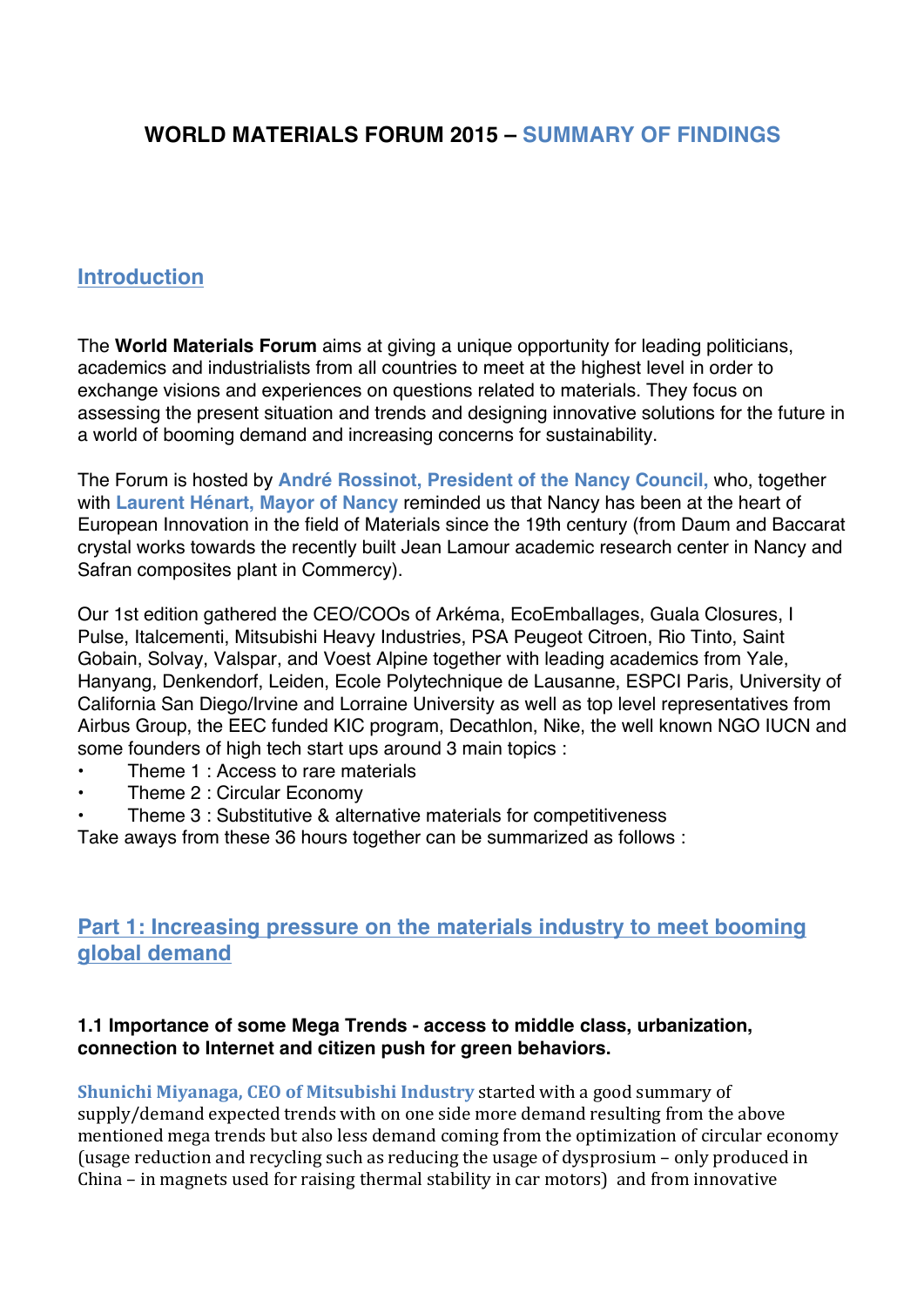material (substitutes or more competitive solutions such as Carbon Fiber Reinforced Polymers replacing Titanium for aircraft engine fan blades/cases) and on the other side more supply coming from discovery of new mines, better efficiency of existing extraction technologies and recycled materials used as new raw materials. **Prof. Arnold Tukker, Director Institute of Materials Sciences at Leiden University** insisted on developing the circular economy in both directions of product recycling and energy recovery in order to reduce the pressure on mining efficiency improvement and alternative materials development. He also raised the question of rebounds effects when more efficient products lead to higher other resources consumption. **Prof.** Eric Fullerton from UCSD clearly illustrated the problematic with the success of the Moore law that allowed the industry to double the quantity of information stored on the same surface of materials every 14 months... has also resulted in an incredible boom of energy consumption hereto that is no longer sustainable. Gervais Jacques, CCO Rio Tinto Alcan supported this with the development of their proprietary Primary Aluminum technology (AP) that has focused on equipment productivity during 30 years and that now adds an objective of low energy consumption with their new APXE technology. **Christian Collette, CTO Arkéma**, added to this in demonstrating that water and energy are engaged in cyclical interplay where Biomass for example requires 45m3 per GJ vs. 0,5 m3 per GJ for solar, 0,1 m3 per GJ for coal/oil .... And 0.08 m3 per GI for nuclear. **Eric Brac, CEO of EcoEmballages** also gave some insight about one of the megatrends – urbanization – where cities usually recycle less - and about waste management in emerging economies – where the value for recycled materials is more attractive than in developed countries. **Francois Pierlot, Industrial Director of Decathlon** insisted on their objective to increase the share of eco designed products to 30% of sales in 2017 in order to cope with the citisen push to buy eco friendly products. Finally **Prof. Nicola Marzari, EPF Lausanne**, demonstrated that materials are key to societal well being and that the acceleration of the research to discovery and application cycle has been impressive over the last 20 years thanks to the rise of simulation science where « simulations are now so realistic that they predict the outcome of traditional experiments »

#### **1.2 Need to produce more quantities, more green, at lower cost.**

**Philippe Bideau, McKinsey**, explained that between 2004 and 2013, global mining productivity has declined 3,5% per annum, even after accounting for geological degradation. And this decline prevails across most commodities (1.5% p.a for copper up to 4,5 % p.a for PGMs) as well as across all major mining geographies (all around 4% p.a). And the industry also faces dramatic capital and operating costs escalations (close to 37% p.a over the period for capital and above 18% p.a for operating). But he sees this as an incredible opportunity not only to embed operational excellence in companies' day to day work but also to adopt new technologies across the whole supply chain especially in the numeric field. **Prof. Tom Graedel, Yale**, also presented his 3 Axis approach to criticality (1.Vulnerability to supply restriction 2. Supply risk and 3. Environmental implications) with an application to the 62 metals of the periodic table. His conclusion – supported by attending mining majors - was that By-product metals rank quite high in longterm criticality and that their recovery from ores (and long-term storage, if necessary) should be strongly encouraged. **Prof. Par Weihed, Lula** then gave precise examples of operational excellence through better monitoring of operations integrated with maintenance and including increased recovery of by products (Mo in copper at Aitik, gold and tellurium in copper at Kankberg). **Steve van Zutphen, CEO Magpie Polymers** also presented the innovative solutions developed by his SME that manufactures special resins used in standard filtration equipement for precious metal capture and recovery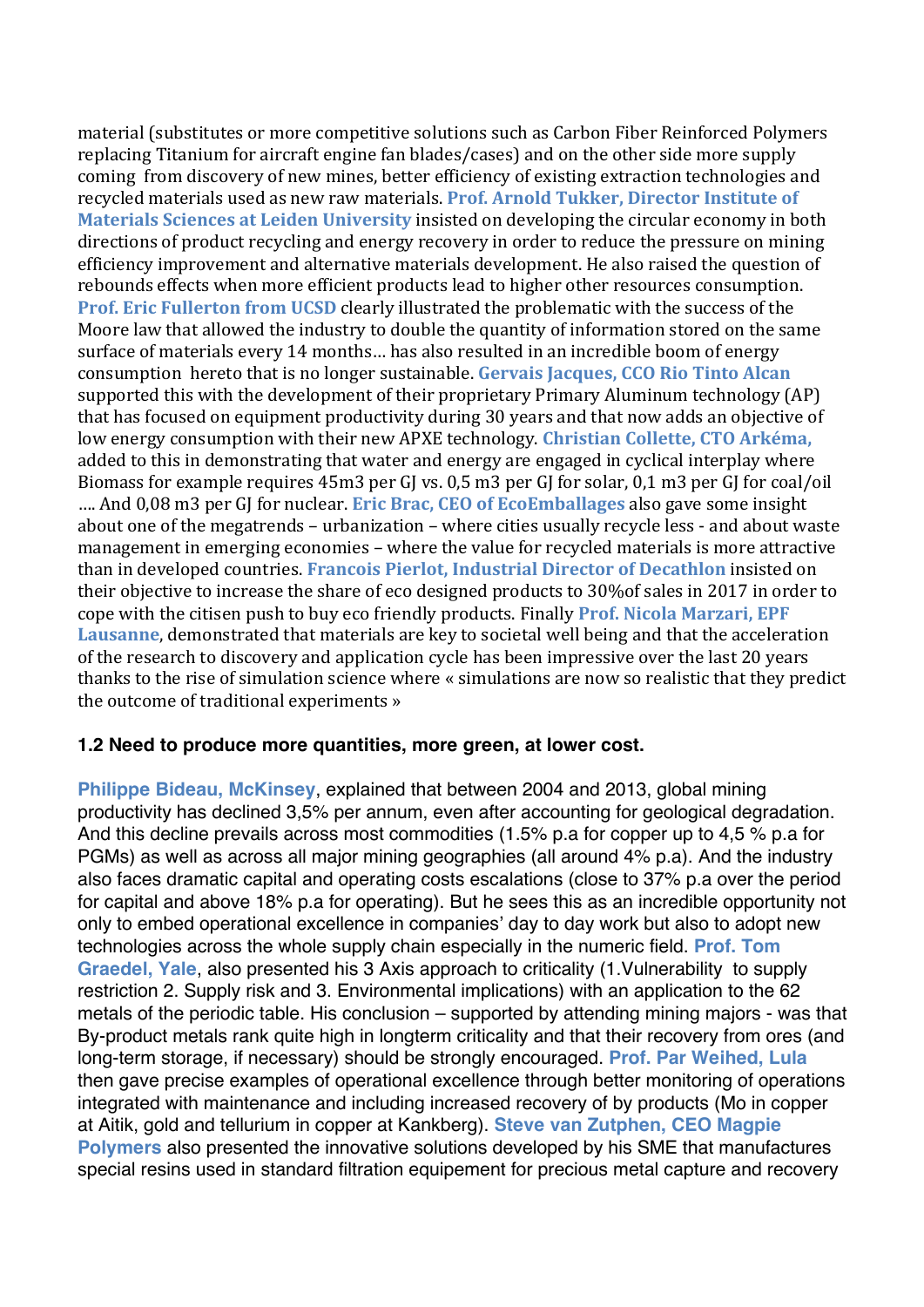in refining operations (PGM, silver, copper, rare earth metals). **Prof. Eric Fullerton** also demonstrated that by turning ecological constraints into opportunities, eco design enlarges the size of the thinking frame, pushing the industry to have new ideas (such as fibreglass composites in planes, or aluminum for cars) and bigger ideas (such as aluminum nickel alloys, heat resistant plastics, lightweight steel, computer aided design or 3D printing). **Vincent Lafleche, CEO of BRGM**, believes that more minerals and metals will have to be produced over the coming 35 years than has been produced since the onset of humanity. Which means one new Pilbara system every 5 years (world largest iron ore resource in Australia with over 25% of existing resources) or one new La Escondida every year (the world largest copper mine today in Chile)… And he recommends a combination of actions to tackle this need to produce more quantities, more green and at lower costs : extend products lifetime, reduce uncessary use of resources (minerals as well as energy or water), design materials and products for easy recycling, develop human skills in emerging economies, transfer best practices etc… **Prof. Frederic Villieras, Université of Lorraine** gave insight into the specific situation of the EU, dependent on the importation of most metals (EU domestic production = less than 5% of the world production) and also at the forefront of urban waste recycling as well as hosting several world class mining equipemnt providers … which is a key asset – see examples of Nickel, Copper and Phosphate processing where increased efficiency of flotation equipment with better selectivity of separation is the next step to increase recovery and grade of rare earth elements in the mining concentrates.

#### **1.3 The mega trends must be more precisely assessed and correlated with their impact on materials consumption in order to anticipate future balance of demand and offer including bottlenecks**

**Philippe Varin, Chairman World Materials Forum** called to the ownership of business leaders, academics, politicians, to think about how our societies can, proactively, match the world materials challenges of our time - in the next 15 years, an additional 2.5bn, (i.e 8 times the US population) people will enter middle-class, with the same aspirations and needs as the present 1.5bn - with the world materials opportunities – a combination of improved efficiency on existing materials, better recycling of end of life products and new materials for competitive supply of the required complementary quantities. **Dr Elizabethe Rowsell, VP R&D, Johnson Matthey** presented the 4 key global drivers that they use to prioritize their materials R&D programs: 1. population growth, urbanization and increasing wealth of the society; 2. growing importance of health and nutrition and aging population; 3. natural resource constraints; 4. climate change regulations and environmental factors. One example of this approach can be found in the use of microporous materials for selective catalytic reduction of NoX for diesel engines bringing breakthrough results in automotive emission control. **Cynthia Arnold, CTO Valspar**, added some other megatrends to their analysis such as : Inconsistent GDP growth acording to region, Rising end consumer engagement, or Big data management. She thinks that these megatrends add value to strong brands and to effcient technology management. **Pascal Juery, Executive Vice President Solvay**, sees innovation cycle acceleration itself as a megatrend … and open innovation as a key enabler. One example is the partnership between Solvay (worldwide company) and Xstream (design SME) in order to develop an advanced predictive platform for the use of composites. **Dr Dierk Paskert, CEO Rohstoffallianz** thinks that the industry needs to organize for securing long term access to critical raw materials – especially as more than 2000 export barriers are setting the rules and China often dominates supply, demand and processing steps. His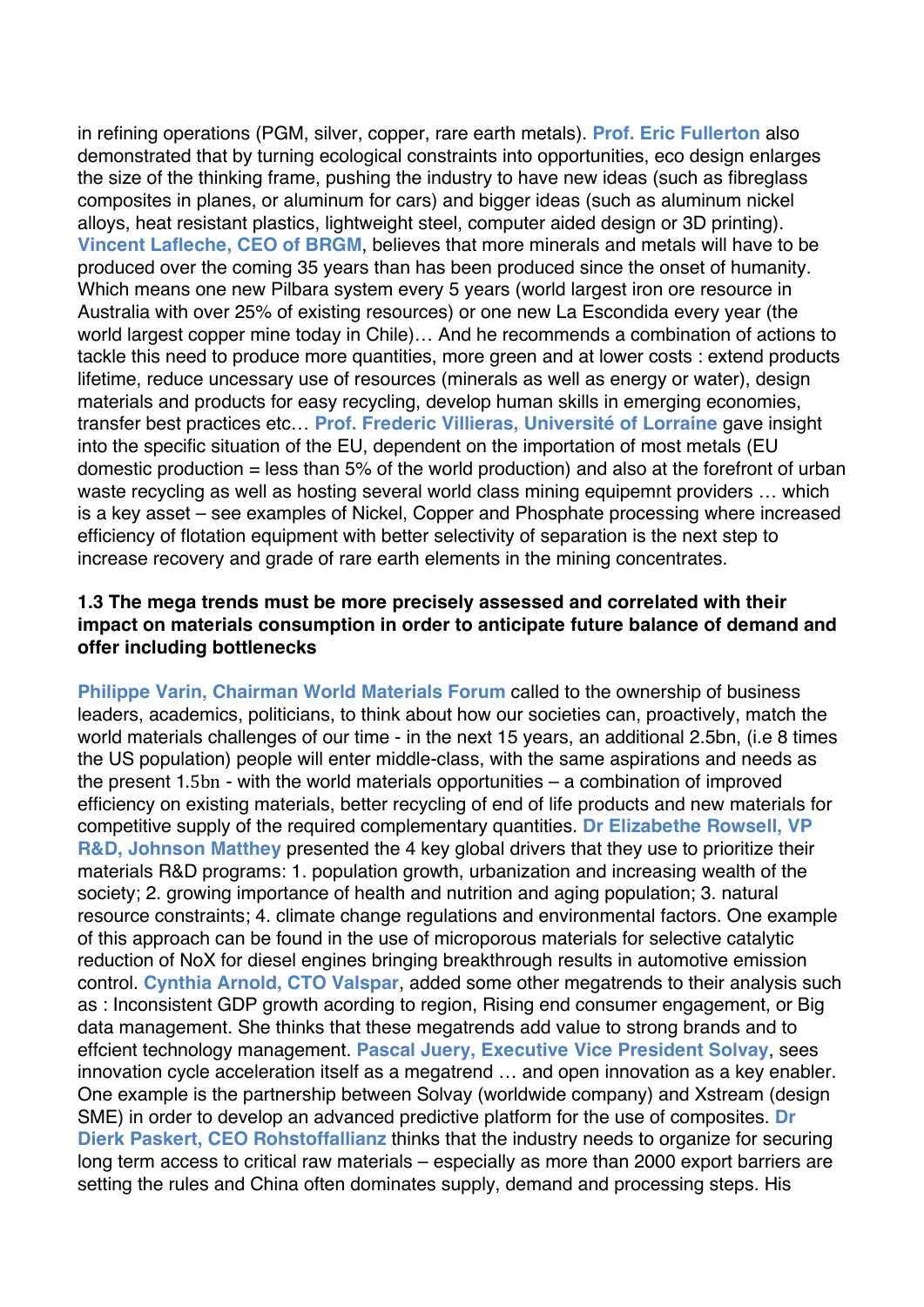proposal is therefore that raw material demand for new technologies and time to market for different applications be specified through an improved exchange of information between up and downstream sectors in order to reduce risks of supply shortages and price volatility.

### **Part 2: Optimum path being designed to size the resulting business opportunity**

#### **2.1. Better processes to extract and transform existing resources (less energy intensive, more numeric, more investment on infrastructure, better economy of by products...)**

**Henryk Karas, Special advisor to the CEO of KGM** presented a list of 10 technologies that should bring better processes in mining : Robotics; Internet of Things; Advanced airborne gravity gradiometer technology for mineral exploration; 3D imaging technologies; Automated drilling; Efficient shaft and tunnel boring system; Autonomous haulage; Plasma technology for increasing precious metal yields; Copper-eating bacteria; Remote operating and monitoring centres. He then made a specific focus on robotics and on SPARC, the largest civilian-funded robotics innovation programme in the world (With €700M in funding from the EEC for 2014 – 2020, and triple that amount from European industry - €2100M) and explained the expected improvement in operations safety and efficiency throughout the full proces from mining to mill including change to mine plans/methods and equipment fleet and configuration. Down on the conversion processes **Prof. Margarethe Wiersema from UC Irvine**, gave a special focus on Internet of Things and gave examples of using data for optimizing yields in steel furnaces as well as in complex multi steps processes where this data management could ultimately allow for the reduction of the number of conversion steps (Industrial Internet Consortium in the USA or Industrie 4.0 in Germany). **Wolfgang Eder, CEO Voest Alpine** presented the Voest Alpine way to organize for less capital intensive R&D and towards zero waste and low carbon process while using two parallel routes : this of efficient and cost optimized use and re use of raw materials, energy water and by products and this of resource balance optimization over the entire cycle life of one given product. **Fabrice Domingues Dos Santos, MD Piezzotech**, explained how fluorinated piezoelectric and pyroelectric polymers transform mechanical and thermal energy into electricity and can be used for sensors, actuators and memories. Combination of those materials and advanced printed technologies can solve paradigms, such as electroactive and competitive small series. Key challenge to success of such an innovative technology is to build the industrial value chain from materials to equipment suppliers and end users. Finally **Laurent Frescaline, CEO I Pulse** presented a new breakthrough technology that concentrates small amounts of energy to generate Gigawattlevel microsecond pulses of power at extremely low cost. This allows the development of disruptive solutions in terms of speed, capability, energy efficiency and environmental impact – example of Bmax, which offers revolutionary metal forming and welding solutions.

#### **2.2. Better efficiency of circular economy (KPIs identified/monitored, balance of public interest vs. private actors profitability, understanding of short vs. long term topics)**

**Pierre André de Chalendar, CEO Saint Gobain** demonstrated that Recycling & Recovery enable industrial groups to better secure their supply of raw materials and energy. Creating a recycling loop around materials helps to reduce external purchases and makes industrial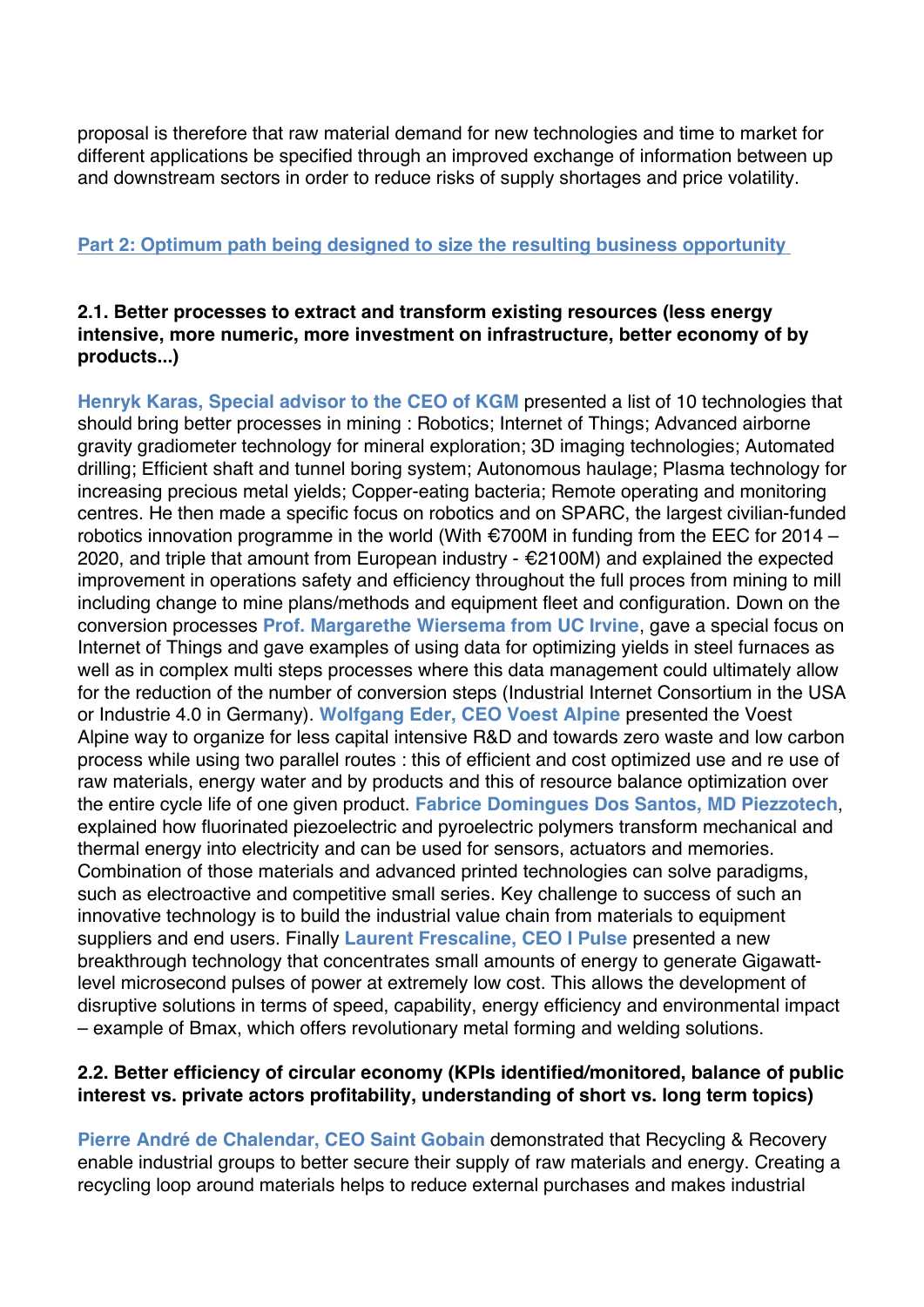companies less vulnerable to price volatility and volume shortages. And he is convinced that cost savings can be realized through reduced waste processing cost and landfill cost, Progress of course varies between types of materials and range of industrial sectors. Collecting and recycling of glass bottles is for example a great success but the same remains to be done for building wastes. Quality of waste and communication with end customers are key success factors to such initiatives. Public policies are wonderful enablers but will never succeed if there is no competitive advantage per se for the private companies involved. **Wayne O' Connell, CEO Carbon Conversion Technology**, supported this approach even more for the recycling of tyres as 70% of Global Production of Carbon Black and 75% of Global Production of Natural Rubber is used in the Tyre Industry. But the existing waste tyre recovery model is inefficient & costly with poor economies of scale. And he offers a solution to re engineer the collection process to reduce the overall recycling costs and capital intensity. Waste separation at source and therefore involvement of end customer from the start is also the founding argument used by **Luis Martin, CEO Punto Verde**, to demonstrate that the greater the recycled amounts, the greater the pressure on the economy for proper outputs for recyclates and therefore the greater chance to make the recycling system profitable per se. **Giulia Carbone of IUCN** explained the Mission of their NGO to ensure that any use of natural resources is equitable and ecologically sustainable. She insisted that managing long and dispersed supply chain is "complicated". More and more consumer facing brands need to know where the material comes from and more specifically what are impacts caused by the initial extraction and additional transformations. And she presented the Aluminum Sustainability Initiative as a best practice supported by the entire industry along the value chain from material sourcing to the end of life options for all applications' aluminum parts. In terms of use of resources, **Martin Brettenhaler, CEO Pavatex**, reminded participants that the construction sector represents 40% of the total energy consumption of the EU and described their innovative solution of wood fiber insulation panels as a simple and cost effective solution to reduce energy consumption in this sector – not to forget his great idea of using the excessive vapor of the nearby paper mill to cover 2/3 of their own plant energy requirements. **Giovanni Ferrario, COO Italcementi** explained how value chain management raises the challenge for his industry to reconcile short term imperatives (financials, ratings… and also transformation from cement to concrete) with the very long term product life cycle (the cement industry requires long term resources availability… and offers very long term durability for its products). A balanced approach is needed, to combine short term view with value chain improvement actions, which are expected to payback on the longer term. And this balanced approach ensures both better industrial efficiency and solid brand and reputation.

## **2.3 Alternative materials that substitute or complement existing offering**

So called « new materials » can cover a wide range of definitions from brand new materials such as vitrimers or new combination of materials such as metal alloys or composites made from reinforcing fibers/particles and a binding matrix (metallic, ceramic and organic/plastic) or even materials that include high recycled content. In all cases, **Carlos Tavares, CEO PSA Peugeot Citroen** reminded participants that in the 20th century these new materials were usually invented to solve one problem or improve one parameter. In the 21st century they are invented to improve several parameters and to solve apparent contradictions (better safety and light weighting for ex.). And he also insisted on the necessary acceleration to invent these new materials. **Prof. Ludwik Leibler, European Inventor of the Year**,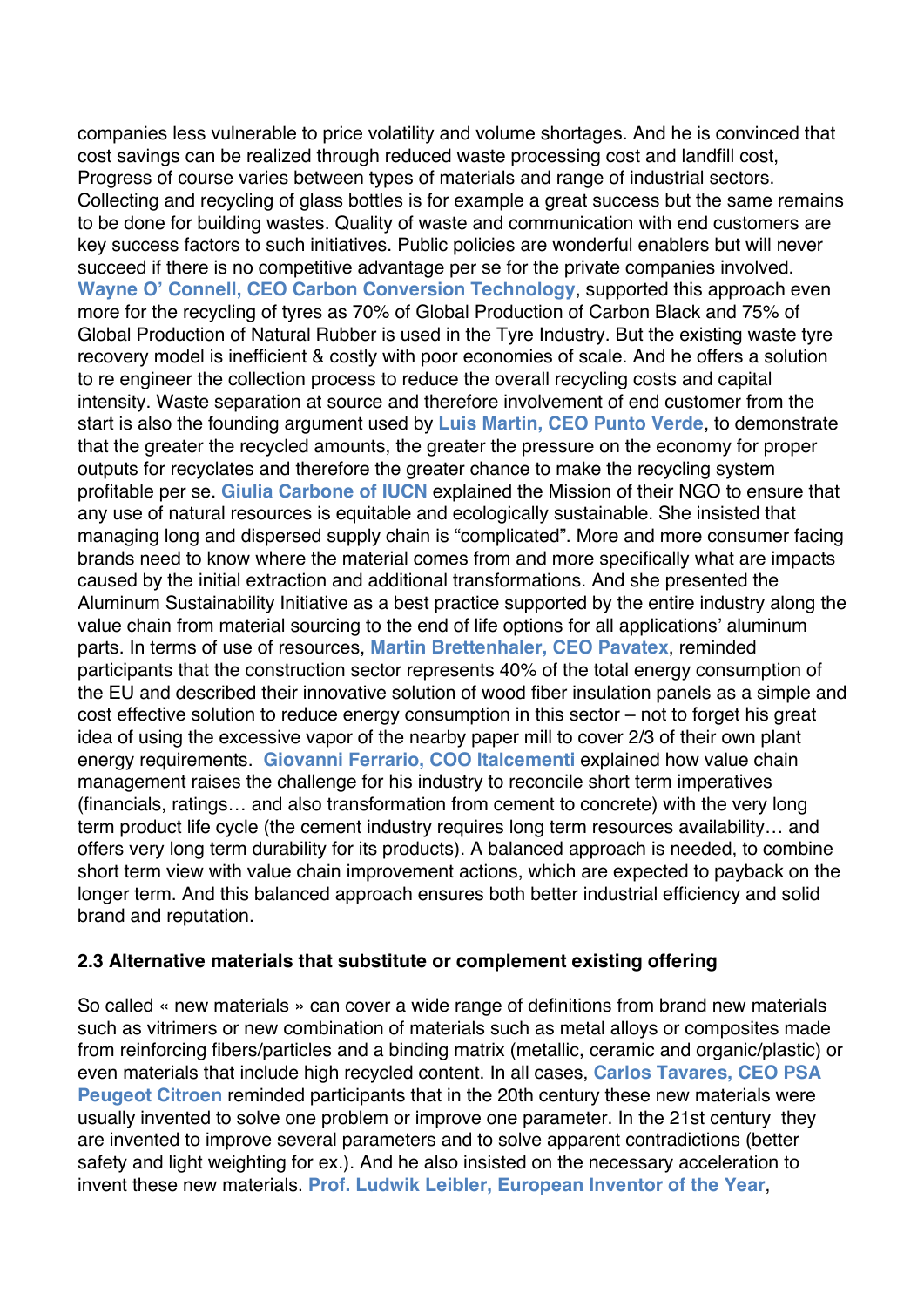presented the invention he has just been rewarded for : vitrimère, a new material half way between plastic and glass, both repairable and recyclable, light, insoluble and hardly breakable. Inexpensive and easy to produce, it could intervene in many industrial applications, including automotive, aerospace, construction, electronics and entertainment. Not to forget medical applications such as a glue capable of replacing the stitches to repair soft organs like the liver. **Thierry Le Hénaff, CEO Arkéma** focused his intervention on one family of new materials, plastic reinforced composites that are the biggest and fastest growing market within composites with market value of \$38.3 billion and future yearly growth estimated at 7%. Challenges to composites growth and future generation composites developments were discussed on examples from automotive, aerospace, defense and sport markets. **Prof. Sung Ha, Hanyang University**, commented on the related preformances of the two generations of plastic composites : first thermoset (TS) for very demanding and less price sensitive applications, then thermoplastic (TP) for less demanding, high volume applications. **Duncan Eldridge, President Morgan Composites** explained how hybrid TS/TP structures can meet structural, impact and weight requirements in combat helmets. And he insisted on the use of computer modeling for other composite applications where safety is critical: Li-ion car batteries, fuel tanks or impact structures for satellites and trains. **Olivier Cauquil, Senior Vice President, Materials and Parts Procurement, Airbus Group**  pushed for more focused R&D on specific themes : further developing advanced (high temperature or low melting) thermoplastic composites with additional functional properties (electrical conductivity, acoustic and vibration reduction, damage tolerance & high impact resistance, erosion resistance), improving/reducing testing as well as developing higher efficiency manufacturing process (quicker layup, rapid curing) in order to decrease costs and finally improving recyclability all along the supply chain. Finally **Myron Maurer, Nike, Senior Director, Materials Innovation, Nike** acknowledged that new materials such as Thermoplastic composites be a significant growth opportunity for his company. The key elements to the use of composites by Nike are the high energy return and flexural fatigue. Footwear innovation opportunities also require rapid prototyping for athlete performance insights – not to forget the importance of aesthetic options.

#### **Part 3: New management approaches required to be successful**

#### **3.1. Integrated approach combining work on materials composition and sourcing, part design and manufacturing process**

**Prof. Sung Ha, Hanyang University,** used the example of polymer composites to explain how research can be quicker and more efficient while working simultaneously on Material choices (fibers, thermosets and thermoplastics, fabrics, pre-preg products and injection molding compounds), Part design (structure and manufacturing process simulation) and Manufacturing processes themselves (mold and tool selection, processing and testing). **Gilles Leborgne, CTO PSA Peugeot Citroen** detailed this approach that allows Peugeot Citroen to achieve ambitious results of energy efficiency, reduced water consumption, and increased recycled content at every step of the car manufacturing process. And he insisted that the most important impact of car manufacturers efforts is to be observed on car usage performances – the new 308 that was elected European Car of the Year in 2014 weights 140kgs less with a demonstrated 20% reduction in CO2 emission and PSA is the European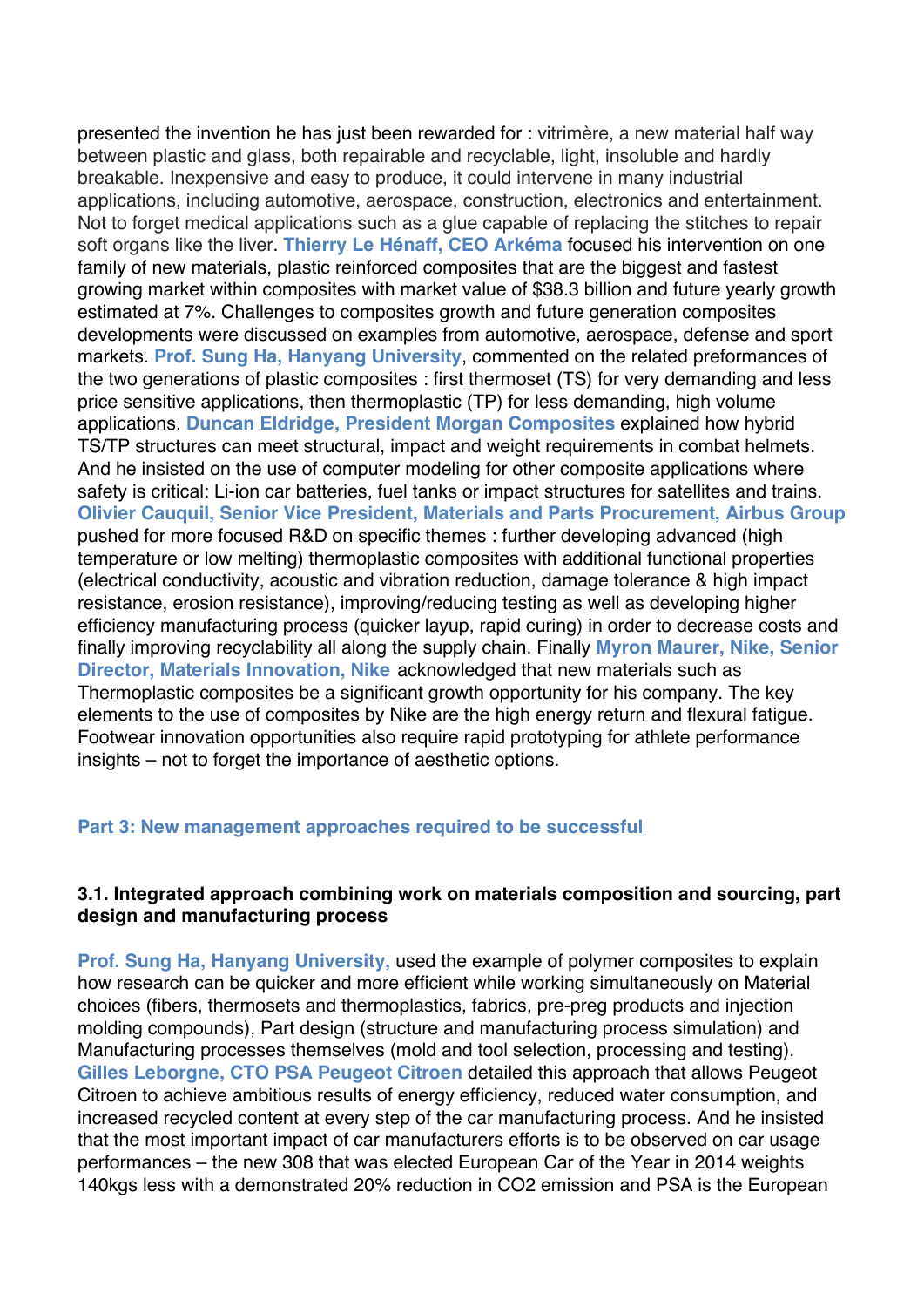best performer on CO2 emissions with 110 g/km. **Arun Ramchandani, VP Product & Technology Development, Larsen Toubro**, presented a thorough case study on this theme of « cradle to gate » life cycle (from acquisition of raw material to product end of life) for a Process Gas Boiler in order to anticipate and reduce impact on environment (CO2 emissions, water effluents and solid waste). An he presented striking conclusions that a reduction in boiler material weight by 5% decreaes CO2 emissions by more than 7 times than a reduction of the same boiler gas consumption by 5%. **Guillaume Faury, CEO Airbus Helicopters**, made it clear that the way from idea to product is complex and requires understanding of customer value as well as agility to adapt changes and simplicity to reach the target faster.The key to success is to leverage the diversity, training, inspiration and right organizational setup to create smart organizations that will come up with innovation and disruptive ideas. The Blue Edge blade of the H160 helicopter is such an example of multi research approach while simulating new part design and developing new material with the final result of fuel consumption reduced by 20% and acoustic footprints reduced by half.

#### **3.2. Collective works needed involving wide range of skills and actors - and even competitors or final customers-**

**Jens Gutzmer, CEO KIC Raw Materials** explained the EEC approach of KIC (Knowledge and Innovation Communities) that combine Education, Entrepreneurship and Research & Development initiatives in various sectors (Health, Climate, Energy… and Raw Materials). **Prof. Victoire de Margerie, CEO Rondol Industrie,** presented a breakthrough process development for the use of recycled materials as a raw materials for the fabrication of new composites materials. This is a new life for the well known extrusion technology based on Rondol experience with this technology in recycling complex food packaging and in embedding difficult Pharma APIs into biopolymer matrices. Screw configuration will be redesigned in order to avoid stress on critical components and the percentage of recycled content will vary either to maximize their use for existing applications at similar performance or in new applications at lower cost. And this will be a collective work involving a UK based SME supplying components for Formula 1 races, the Universities of Greenwich and Stuttgart, and a large group producing composites (Arkéma). **Prof. Michael Doser, ITV Denkendorf**  on the other hand explained that historically materials were not developed specifically for medical applications and that it brought risks such as low biocompability, strong foreign body reaction and failure due to corrosion/degradation. The interdisciplinary approach recently developed integrates technologies while involving engineers, chemists, biologists, and pharmacologists and gave life to success stories such as new bio materials that fully replace the function of the skin and allow for fast regeneration of wounds or nerves that can be regenerated while using soft absorbable co-polymers developed without acid degradation products. **Florence Ghrenassia, Director Tech Transfer APHP (Paris Hospitals)** developed a similar approach to speeding up innovation in the field of medical applications while building bridges, breaking barriers and crossing skills including those coming from sectors that seem quite far away such as electronics or software games. **Frank Bournois, Dean & COO ESCP Europe**, presented a top down - strategy to execution - approach based on Collaboration (sharing, trust and creativity towards a clear ligne of sight), Cooperation (seeking out experts,competence put in common and commitment to project goals) and Coordination (focused on achieving stated goals). He also made a specific point on another « C » - Competing - that can be viewed as a power oriented mode of collaboration.